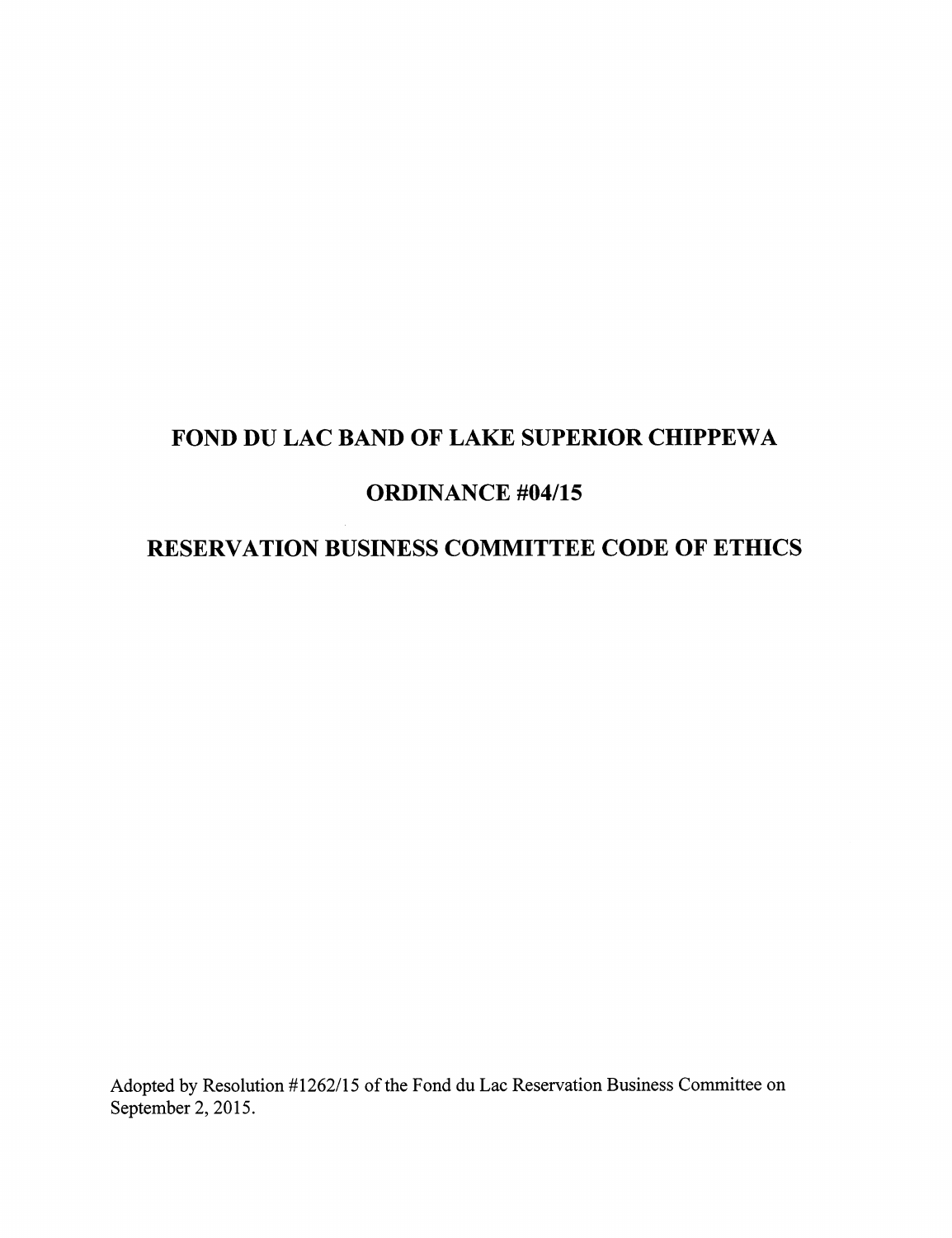# TABLE OF CONTENTS

| CHAPTER 1        |                                             |
|------------------|---------------------------------------------|
| <b>CHAPTER 2</b> |                                             |
| <b>CHAPTER 3</b> |                                             |
| <b>CHAPTER 4</b> |                                             |
| <b>CHAPTER 5</b> | EFFECTIVE DATE, AMENDMENTS, SEVERABILITY 10 |
|                  |                                             |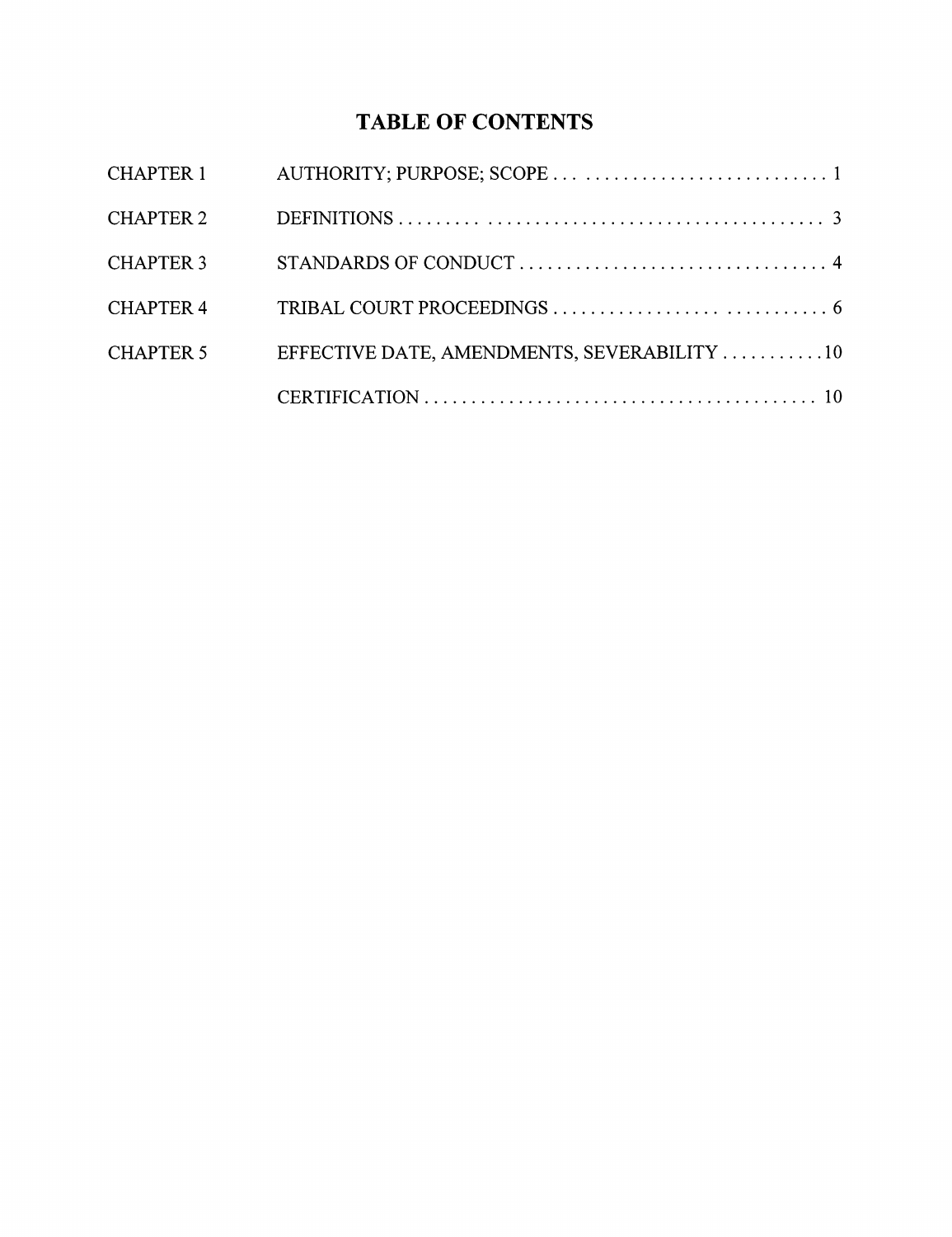### FOND DU LAC BAND OF LAKE SUPERIOR CHIPPEWA

#### ORDINANCE #04/15

#### RESERVATION BUSINESS COMMITTEE CODE OF ETHICS

## CHAPTER 1 AUTHORITY; PURPOSE; SCOPE

#### Section 101 Authority

This Ordinance is enacted by the Fond du Lac Reservation Business Committee pursuant to the inherent sovereign authority of the Fond du Lac Band of Lake Superior Chippewa, as reserved under the Treaty of LaPointe, 10 Stat. 1109, and as recognized under Section 16 of the Indian Reorganization Act, 25 U.S.C. § 476; under Article VI of the Revised Constitution of the Minnesota Chippewa Tribe; under the Reservation Business Committee Bylaws, Fond du Lac Ordinance #01/64; and under the common law of the United States.

#### Section 102 Purpose

The purpose of this Ordinance is to establish ethical standards for members of the Fond du Lac Reservation Business Committee.

#### Section 103 Scope

- (a) Individuals. The standards of conduct contained in this Ordinance apply only to the Reservation Business Committee chairperson, secretary/treasurer, and district representatives.
- (b) Time. The standards of conduct contained in this Ordinance apply only to events occurring after the effective date of this Ordinance. In the event that this Ordinance is amended, the amended provisions shall only apply to events occurring after the effective date of the amendment.

#### Section 104 Other Ordinances and Provisions

- (a) This Ordinance is intended to supplement the Reservation Business Committee Bylaws, Fond du Lac Ordinance #01/64. In the event that any provision in this Ordinance is determined to be inconsistent with a provision in the Reservation Business Committee Bylaws, the provision in the Reservation Business Committee Bylaws shall prevail.
- (b) This Ordinance is intended to supplement Article X of the Minnesota Chippewa Tribe Constitution and the Minnesota Chippewa Tribe Ordinance Implementing Constitutional Petition and Censure Processes. Nothing in this Ordinance authorizes the removal or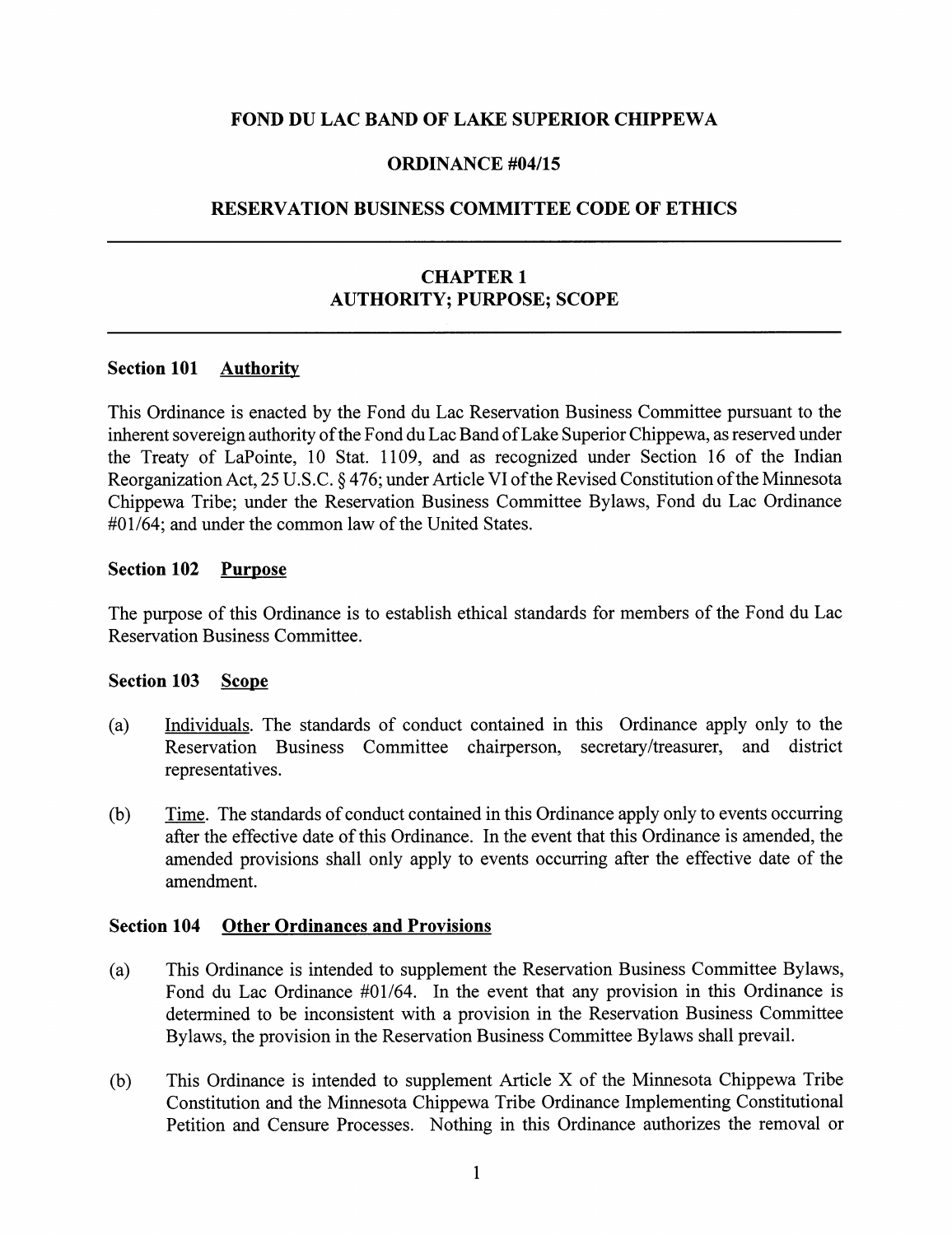suspension of a member of the Reservation Business Committee. Any removal or suspension of a member of the Reservation Business Committee must comport with Article X of the Minnesota Chippewa Tribe Constitution.

## Section 105 Reservation of Rights

The Reservation Business Committee reserves the right to amend or repeal all or any part of this Ordinance at any time. There shall be no vested private right of any kind created by this Ordinance. All the rights, privileges, or immunities conferred by this Ordinance or by acts done pursuant thereto shall exist subject to the powers of the Fond du Lac Band. Nothing in this Ordinance shall be construed to constitute a waiver of the sovereign immunity of the Fond du Lac Band or a consent to jurisdiction by any government or forum not expressly authorized to exercise jurisdiction under this Ordinance.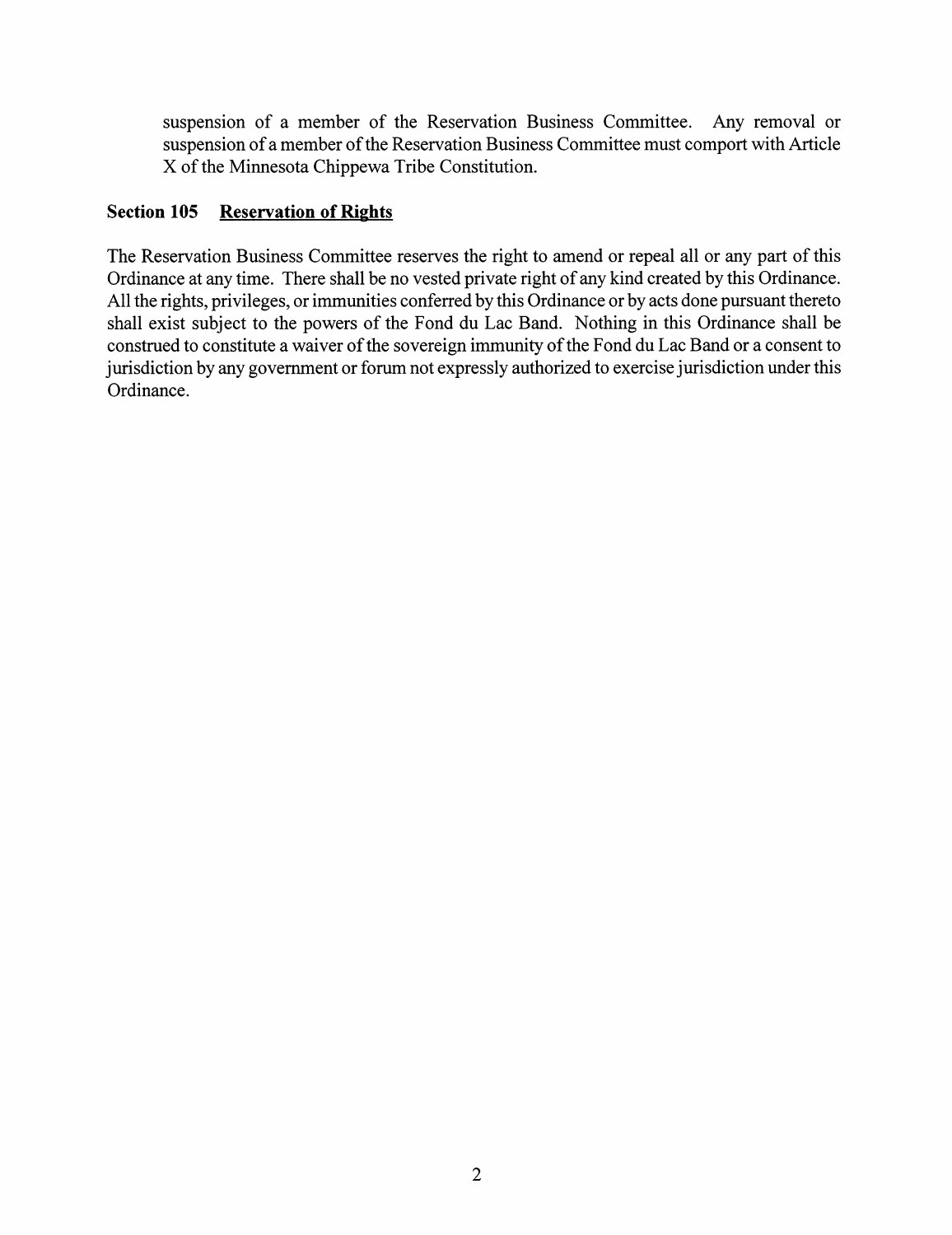# CHAPTER 2 DEFINITIONS

### Section 201 Definitions

For the purposes of this Ordinance, the following definitions shall apply:

- (a) "Elective office" means any office regularly filled by a vote of the eligible members of the Band.
- (b) "Band member" means an enrolled member of the Fond du Lac Band of Lake Superior Chippewa.
- (c) "Complainant" the individual signing a complaint against a Reservation Business Committee Official.
- (d) "Conflict of interest" means a real or apparent incompatibility between an official's personal interests and his or her duties to serve the interests of the Fond du Lac Band.
- (e) "Immediate family" means spouse, domestic partner, parent, child, sibling, grandparent, and grandchild.
- (f) "Official" or "Reservation Business Committee Official" means the Reservation Business Committee chairperson, secretary/treasurer, or district representatives.
- (g) "Personal interests" means result or effect of an official's actions which uniquely benefits the official or his or her immediate family. Personal interests do not necessarily occur when an official acts on a matter or issue that results in an incidental benefit to immediate family, and may be determined by an objective review of the circumstances surrounding the action and its beneficial effects.
- (h) "Standard of conduct" refers to the standards contained in Section 301 ofthis Ordinance.
- (i) "Subject" or "Subject of the complaint" means the Reservation Business Committee official alleged in a complaint to have violated a standard of conduct.
- (j) "Tribal Court" means the Fond du Lac Band of Lake Superior Chippewa Tribal Court.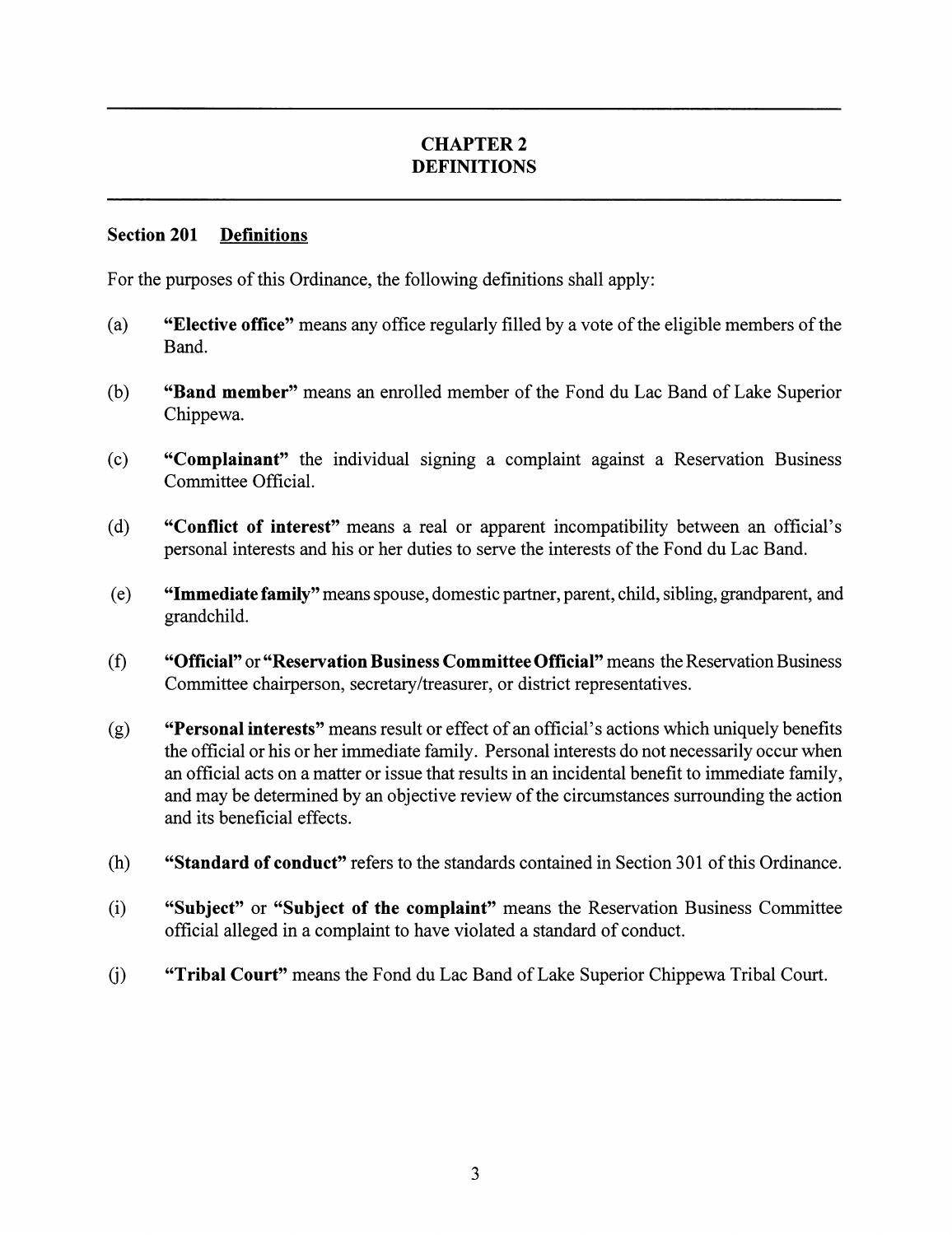# CHAPTER 3 STANDARDS OF CONDUCT

### Section 301 Standards of Conduct

Reservation Business Committee officials are expected to treat service to the Band as a solemn public trust with fiduciary responsibility to the Band requiring that they place loyalty to the Band and its constitution, laws and ordinances above personal and private gain. The following represents standards of conduct important to the maintenance of trust and ethical behavior for Reservation Business Committee officials:

- (a) An official shall protect and conserve Band property and only use it for duly authorized purposes. A purpose is duly authorized if it is approved by the Reservation Business Committee in a duly-convened meeting.
- (b) An official shall conduct all official business in accordance with the laws of the Band and other applicable law.
- (c) An official shall disclose instances when they believe there is fraud, waste, abuse, or corruption to the appropriate authorities.
- (d) An official shall not disclose materials:
	- a. Pertaining to matters discussed in executive session except by the consent of the Reservation Business Committee; or
	- b. Matters protected as confidential under Band or federal law.
- (e) An official shall not solicit or accept, directly or indirectly, anything ofvalue ifthe gift could reasonably be expected to influence the vote, official actions, or judgment of the official, or could reasonably be considered a reward for any official action or inaction. An official may accept gifts only ifthere is no likelihood ofimproper influence or the appearance ofimproper influence and the item is one of the following:
	- a. A noncash gift of nominal value, such as are received at holidays or provided as honoraria (i.e., blankets);
	- b. Gifts available to the general public under the same conditions as they are available to the official;
	- c. Civic, charitable, educational or religious organization awards for recognition of service and accomplishment;
	- d. Gifts because of kinship, marriage, or social relationship apart from any business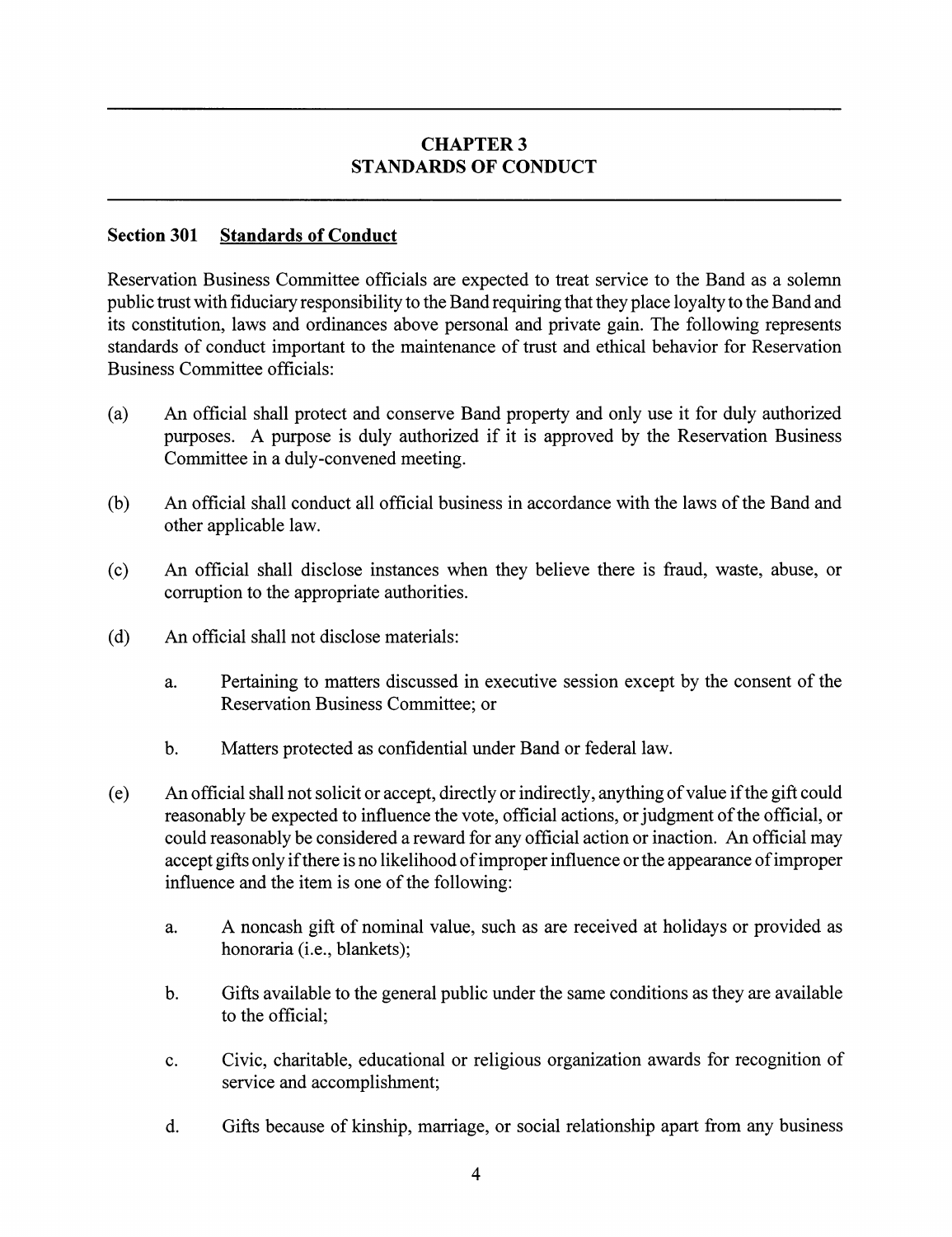with the Band; or

- e. Trips, guest accommodations, or other travel expenses that could otherwise be reimbursed as a legitimate business expense and that involve formal representation of the Band or the conduct of Band business.
- (f) Ifa decision with respect to a matter will have a direct and predictable effect on the financial interest of the official or immediate family member, the official shall disclose the nature of the effect to the Reservation Business Committee.
- (g) An official shall not threaten, intimidate, or discipline any employee in reprisal for the employee acting within the scope of the employee's official duties.

 $\hat{\mathcal{A}}$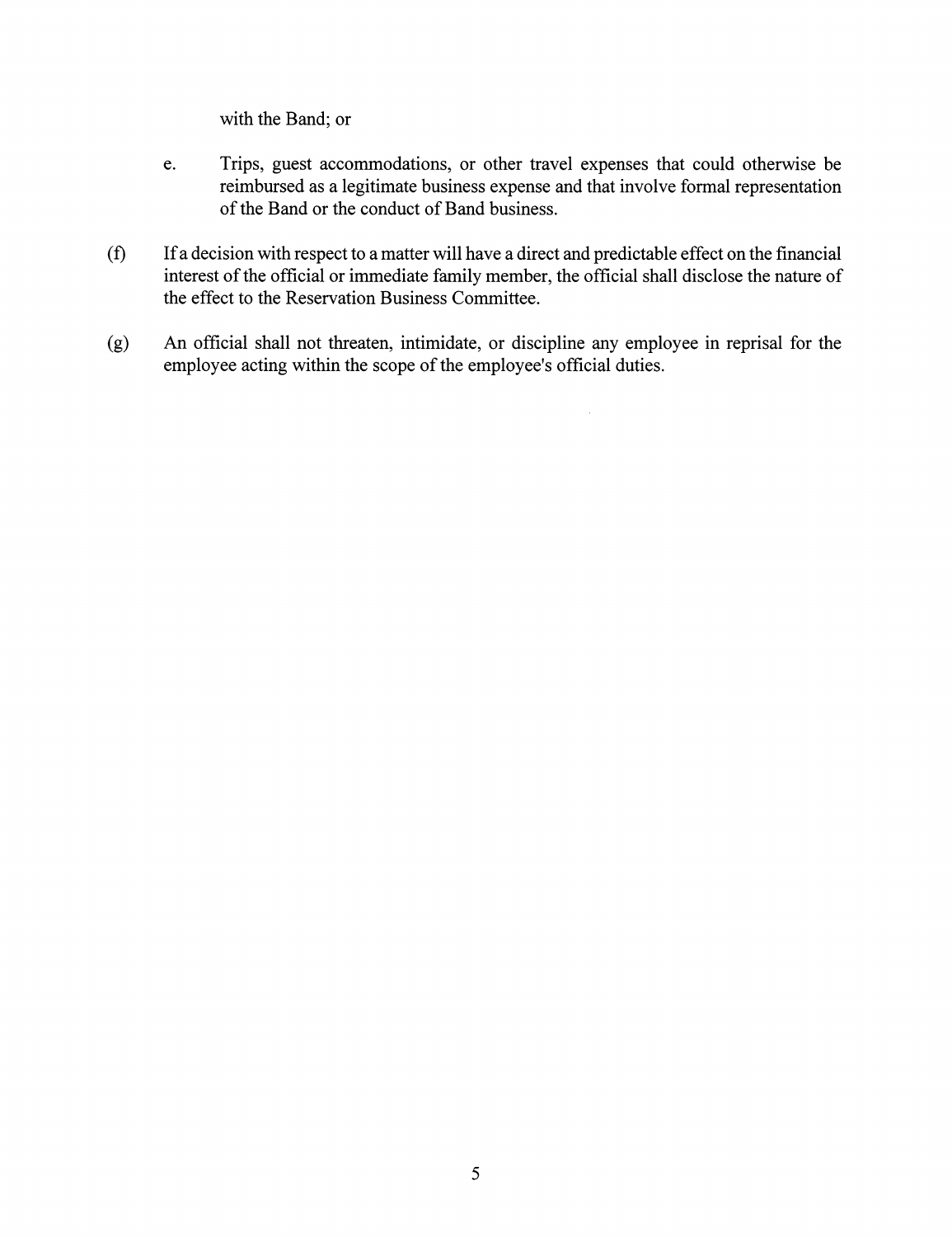# CHAPTER 4 TRIBAL COURT PROCEEDINGS

### Section 401 Eligibility to File a Complaint

- (a) Any Band member may file a complaint against a Reservation Business Committee official based on allegations that the standards of conduct in this Ordinance were violated during the official's current term in office.
- (b) A complaint under this Ordinance shall be separate from and cannot be joined with proceedings under other ordinances.
- (c) Only one complainant can file a complaint and other individuals cannot file duplicate complaints. In the event that two or more individuals file substantially similar complaints, only the first complaint filed shall be allowed to proceed and the duplicate complaints shall be stayed pending resolution of the first complaint.

### Section 402 Contents of Complaint

A complaint shall be in writing and shall contain the following:

- (a) The name of the Reservation Business Committee official alleged to have violated the standards of conduct.
- $(b)$  The provisions of this Ordinance that have been violated (i.e., Section 301(b) and Section  $301(e)$ ).
- (c) A statement describing the alleged violation(s). The statement must describe particular and specific facts, which if proven, would establish that a violation occurred. The statement must include the date, time, and place of the alleged violation.
- (d) The year that the official was last elected or appointed to the official's position and a statement that the alleged violation(s) occurred during the official's current term in office.
- (e) Documentation establishing a reasonable probability that the alleged facts can be established at trial. If such documentation is not provided, the complaint must provide a plausible explanation of why such documentation cannot be reasonably obtained.
- $(f)$  A statement that the information provided is true, accurate, and complete to the best of the informant's knowledge.
- (g) The name and address of the complainant. Only one complainant can be designated.
- (h) The complainant's notarized signature.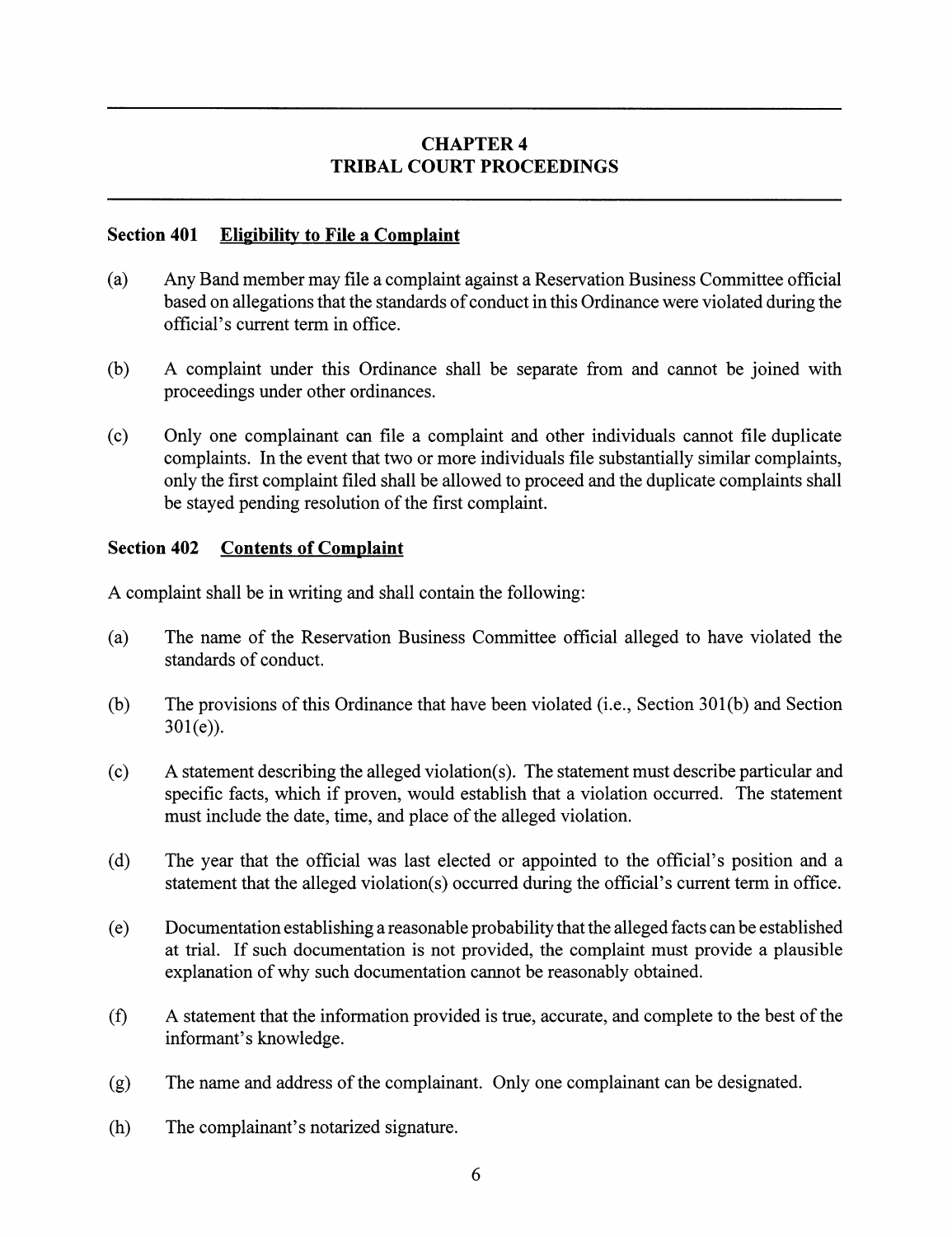# Section 403 Filing and Serving the Complaint

- (a) The original complaint with supporting documentation must be filed with the Tribal Court by mail or in person. A \$50 filing fee must be paid at the time of filing.
- (b) The Tribal Court shall serve a photocopy of the complaint with supporting documentation upon the Reservation Business Committee official alleged to have violated the standards of conduct.

## Section 404 Statement Requesting Dismissal

Within 15 calendar days after the complaint is served upon the subject of the complaint, the subject ofthe complaint may file a written statement requesting dismissal. There is no required form for the written statement and the subject may choose not to file a response. The subject may include supporting documentation with the statement. The statement may be used to bring to the court's attention any facts, explanations, or documentation that may be helpful to the court.

The Tribal Court shall serve a copy of the statement requesting dismissal with supporting documentation on the complainant.

## Section 405 Review of Complaint

After a statement requesting dismissal is filed or the time for filing the statement has passed, the Tribal Court shall review the complaint with supporting documentation to determine whether a hearing should be scheduled or the complaint should be dismissed. This review shall be conducted regardless of whether the subject of the complaint has filed a statement requesting dismissal. If the complaint does not strictly comply with the requirements of Section 402, the complaint must be dismissed.

Ifa complaint contains multiple allegations, the Tribal Court may dismiss some or all allegations in the complaint. In reviewing the complaint, the Tribal Court shall apply the following standards:

- (a) Ifan allegation is not supported by a statement describing particular and specific facts, which if proven, would establish that a violation occurred during the official's current term in office, the allegation must be dismissed.
- (b) If an allegation is not supported by affidavits based on first-hand knowledge establishing a reasonable probability that the alleged facts can be established at trial and the complaint does not provide a plausible explanation of why such affidavits cannot be reasonably obtained, the allegation must be dismissed.
- (c) Ifan allegation is substantiallysimilar to a previously dismissed allegation, regardlessofwho filed the allegation, and the complaint does not provide materially different claims or documentation, the allegation must be dismissed.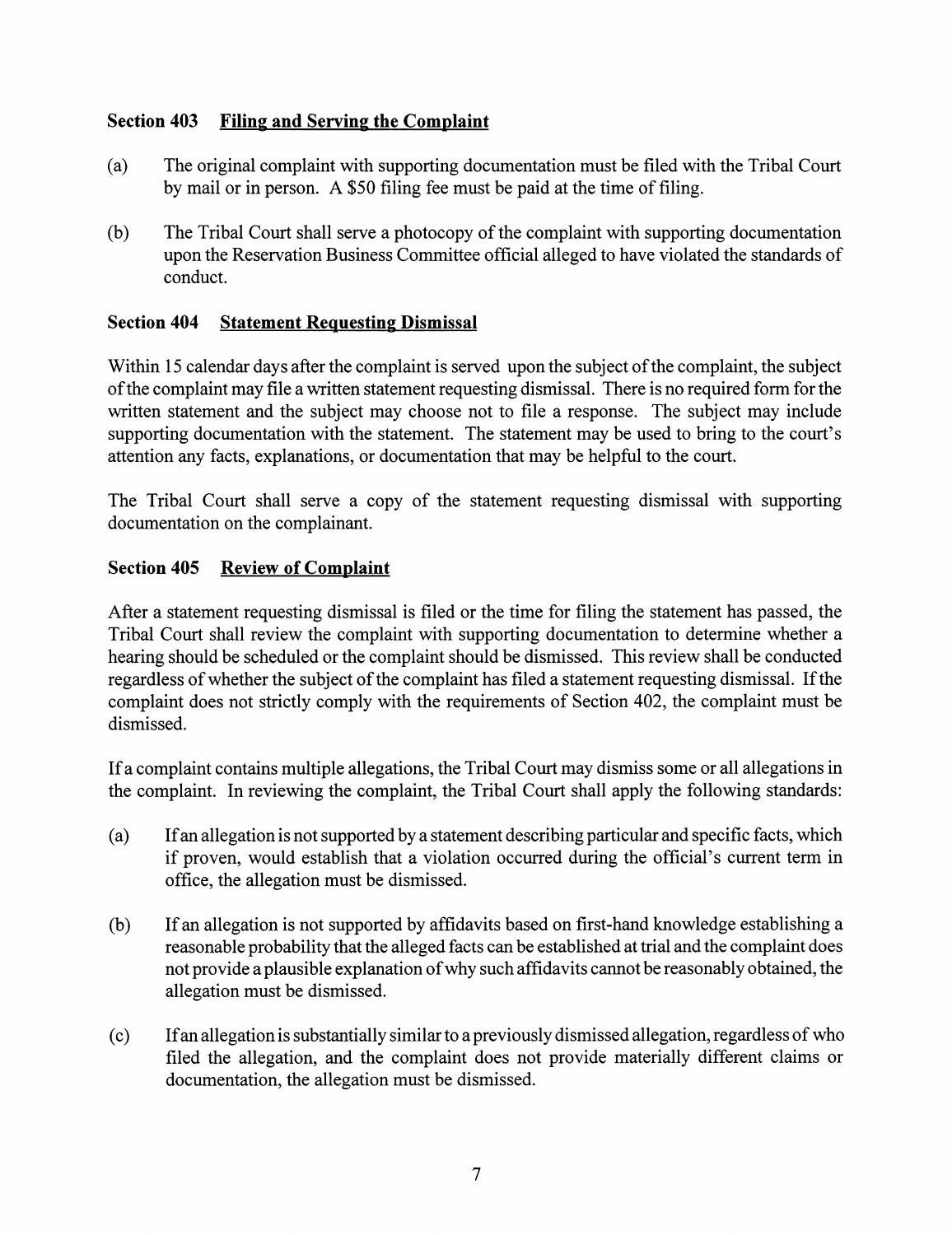# Section 406 Scheduling a Hearing

Ifthe complaint is not dismissed, the Tribal Court shall schedule a hearing about the complaint. The Tribal Court shall serve, by mail or personal delivery, a notice of the hearing date on the complainant and subject. The notice shall be served at least 20 calendar days before the hearing.

## Section 407 Answer to the Complaint

If a hearing is scheduled about the complaint, the subject of the complaint may file an answer to the complaint. There is no required form for the answer and the subject may choose not to file an answer.

The answer may be used to admit to allegations in the complete, deny allegations in the complete, or to offer affirmative defenses. Any allegation not admitted will be deemed to have been denied.

At least five (5) business days before the hearing, the answer, if any, must be filed with the Tribal Court. The Tribal Court shall serve a copy of the answer on the complainant.

## Section 408 Witnesses

- (a) Upon request from the complainant or subject, the Tribal Court may issue a subpoena to obtain testimony by a witness, subject to the court's jurisdiction, at the hearing. The requesting party shall be responsible for serving the subpoena and obtaining the presence of the witness at the hearing.
- (b) At the hearing, the subject of the complaint may choose to testify but cannot be required to testify at the hearing.
- (c) Before any witness is called to testify, the Tribal Court may request a summaryof what the witness will testify about. If the Tribal Court determines that the proposed testimony will be irrelevant, immaterial, or duplicative, the Tribal Court may deny the request to call the witness.

## Section 409 Burden of Proof

At the hearing, the complainant shall have the burden of providing clear and convincing evidence that the subject of the complaint violated a standard of conduct.

## Section 410 Findings and Judgment

After the hearing, the Tribal Court shall issue a judgment containing findings of fact and conclusions of law. For each allegation contained in the complaint not previously dismissed, the Tribal Court must make one of the conclusions:

(a) That the allegation is dismissed for failure to meet the burden of proof; or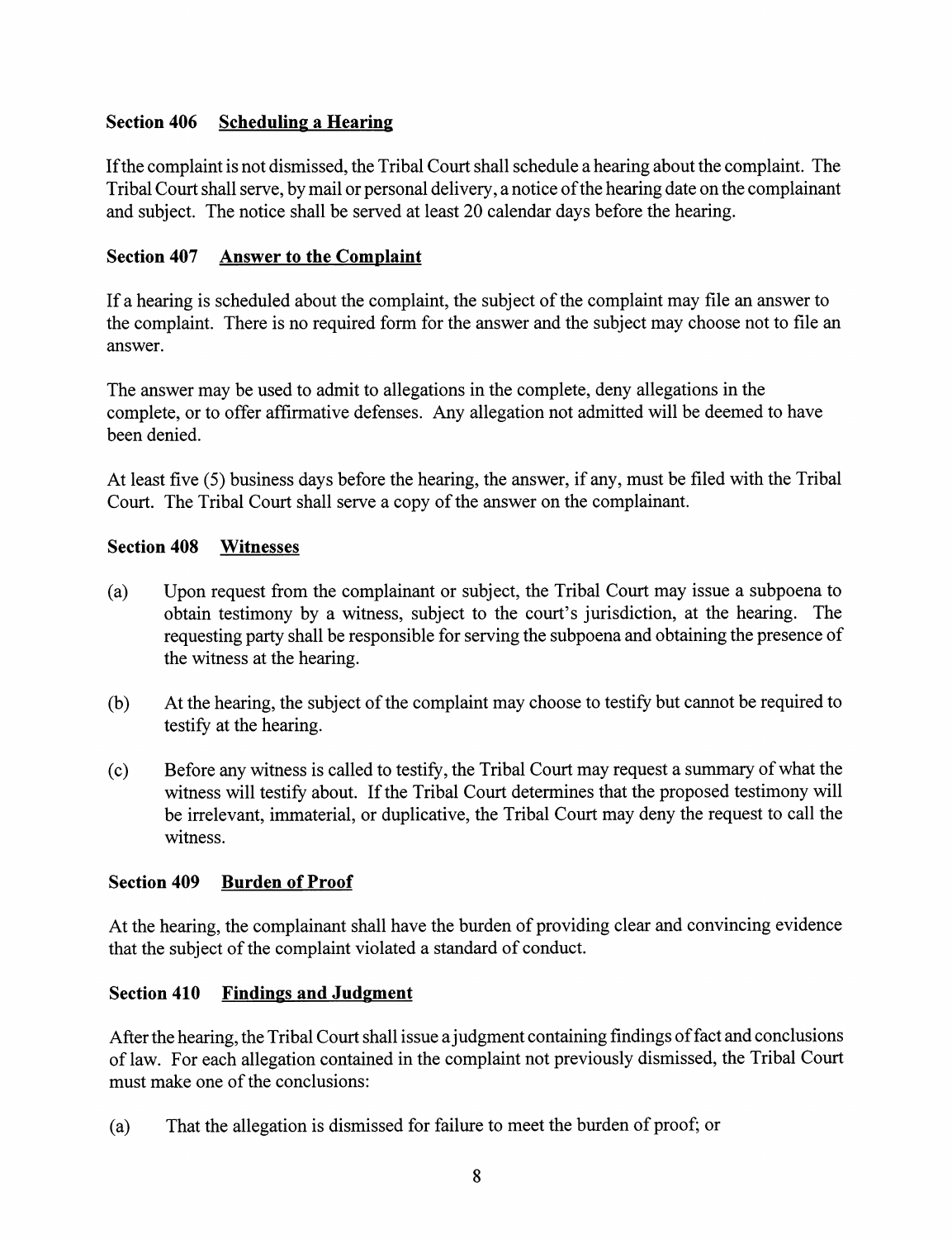(b) That the allegation was proven at the hearing.

In addition, the Tribal Court must make findings of fact in support of each conclusion. The findings of fact and conclusions of law may be issued at the end of the hearing or the matter may be taken under advisement.

If all allegations in the complaint are dismissed, then the Tribal Court shall issue a judgment dismissing the complaint in its entirety. If some allegations are proven and others are dismissed, then the Tribal Court shall issue a judgment upholding the complaint in part and dismissing it in part. Ifall allegations are proven, then the Tribal Court shall issue a judgment upholding the complaint.

# Section 411 Civil Penalties

If the Tribal Court finds that a violation was intentional, repeated, or made in bad faith, the Tribal Court may impose a civil penalty. The civil penalty shall be \$500 or the value of the benefit obtained by the subject or his or her immediate family, whichever is greater. The civil penalty, if any, shall be contained in the judgment.

# Section 412 Frivolous Complaints

If a complaint is dismissed in its entirety, the Tribal Court may make a finding about whether the complaint was submitted for purposes of harassment, submitted for other improper purposes, or was completely without merit. If the Tribal Court makes such a finding, the complainant shall be liable for and shall pay to the subject of the complaint the reasonable costs, including attorneys fees, associated with defending against the complaint.

## Section 413 Application of the Fond du Lac Civil Code

The Civil Code of the Fond du Lac Band of Lake Superior Chippewa, Fond du Lac Ordinance #04/92, shall apply to proceedings under this ordinance, except where the Civil Code is inconsistent with provisions in this Ordinance.